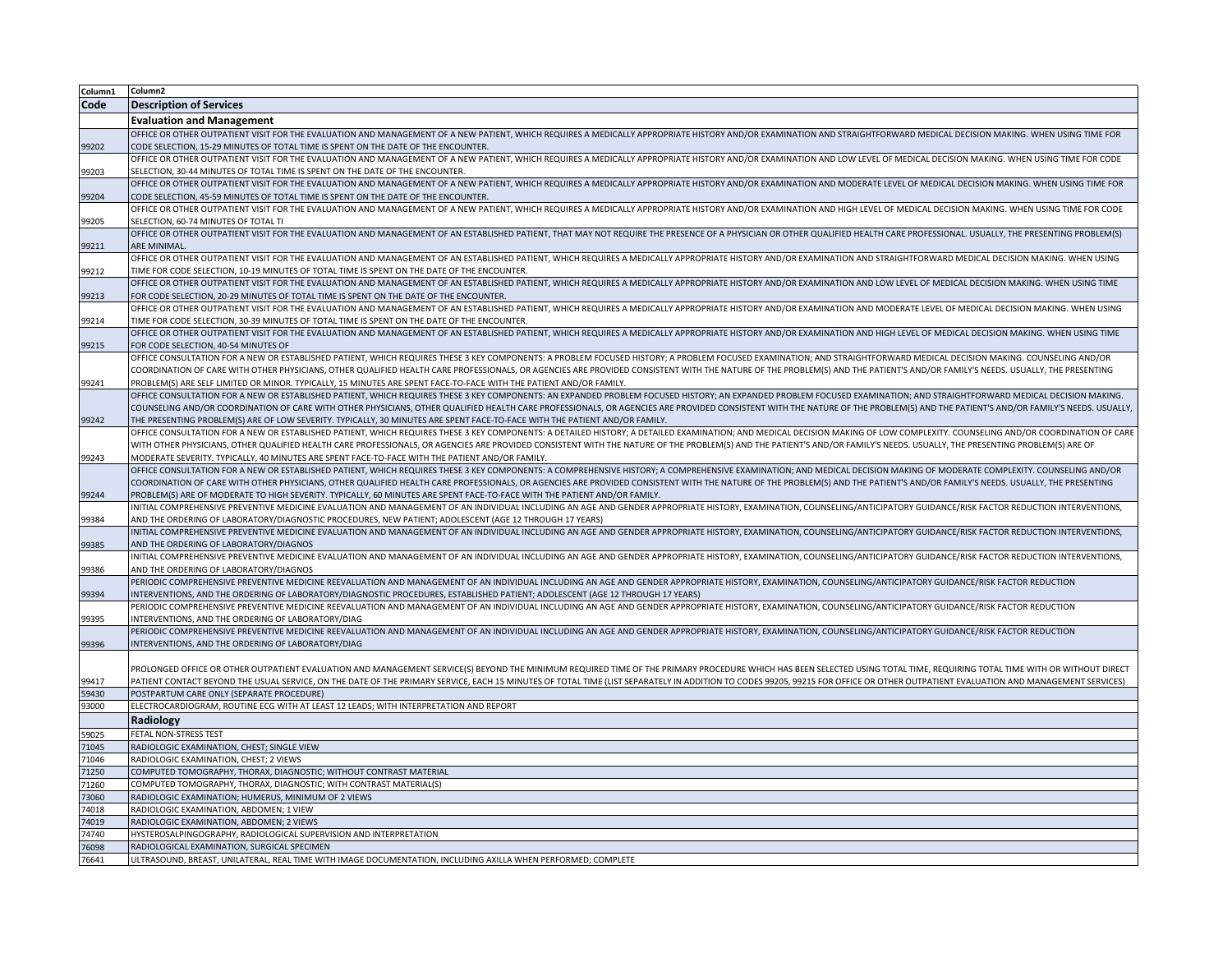| 76642 | ULTRASOUND, BREAST, UNILATERAL, REAL TIME WITH IMAGE DOCUMENTATION, INCLUDING AXILLA WHEN PERFORMED; LIMITED                                                                                                                   |
|-------|--------------------------------------------------------------------------------------------------------------------------------------------------------------------------------------------------------------------------------|
| 76700 | ULTRASOUND, ABDOMINAL, REAL TIME WITH IMAGE DOCUMENTATION; COMPLETE                                                                                                                                                            |
| 76705 | ULTRASOUND, ABDOMINAL, REAL TIME WITH IMAGE DOCUMENTATION; LIMITED (EG, SINGLE ORGAN, QUADRANT, FOLLOW-UP)                                                                                                                     |
| 76770 | ULTRASOUND, RETROPERITONEAL (EG, RENAL, AORTA, NODES), REAL TIME WITH IMAGE DOCUMENTATION; COMPLETE                                                                                                                            |
| 76801 | ULTRASOUND, PREGNANT UTERUS, REAL TIME WITH IMAGE DOCUMENTATION, FETAL AND MATERNAL EVALUATION, FIRST TRIMESTER (< 14 WEEKS 0 DAYS), TRANSABDOMINAL APPROACH; SINGLE OR FIRST GESTATION                                        |
|       | ULTRASOUND, PREGNANT UTERUS, REAL TIME WITH IMAGE DOCUMENTATION, FETAL AND MATERNAL EVALUATION, FIRST TRIMESTER (< 14 WEEKS 0 DAYS), TRANSABDOMINAL APPROACH; EACH ADDITIONAL GESTATION (LIST SEPARATELY IN ADDITION TO CODE   |
| 76802 | FOR PRIMARY PROCEDURE)                                                                                                                                                                                                         |
| 76805 | ULTRASOUND, PREGNANT UTERUS, REAL TIME WITH IMAGE DOCUMENTATION, FETAL AND MATERNAL EVALUATION, AFTER FIRST TRIMESTER (> OR = 14 WEEKS 0 DAYS), TRANSABDOMINAL APPROACH; SINGLE OR FIRST GESTATION                             |
|       | ULTRASOUND, PREGNANT UTERUS, REAL TIME WITH IMAGE DOCUMENTATION, FETAL AND MATERNAL EVALUATION, AFTER FIRST TRIMESTER (> OR = 14 WEEKS 0 DAYS), TRANSABDOMINAL APPROACH; EACH ADDITIONAL GESTATION (LIST SEPARATELY IN ADDITIO |
| 76810 | TO CODE FOR PRIMARY PROCEDURE)                                                                                                                                                                                                 |
| 76811 | ULTRASOUND, PREGNANT UTERUS, REAL TIME WITH IMAGE DOCUMENTATION, FETAL AND MATERNAL EVALUATION PLUS DETAILED FETAL ANATOMIC EXAMINATION, TRANSABDOMINAL APPROACH; SINGLE OR FIRST GESTATION                                    |
| 76813 | ULTRASOUND, PREGNANT UTERUS, REAL TIME WITH IMAGE DOCUMENTATION, FIRST TRIMESTER FETAL NUCHAL TRANSLUCENCY MEASUREMENT, TRANSABDOMINAL OR TRANSVAGINAL APPROACH; SINGLE OR FIRST GESTATION                                     |
| 76815 | ULTRASOUND, PREGNANT UTERUS, REAL TIME WITH IMAGE DOCUMENTATION, LIMITED (EG, FETAL HEART BEAT, PLACENTAL LOCATION, FETAL POSITION AND/OR QUALITATIVE AMNIOTIC FLUID VOLUME), 1 OR MORE FETUSES                                |
|       | ULTRASOUND, PREGNANT UTERUS, REAL TIME WITH IMAGE DOCUMENTATION, FOLLOW-UP (EG, RE-EVALUATION OF FETAL SIZE BY MEASURING STANDARD GROWTH PARAMETERS AND AMNIOTIC FLUID VOLUME, RE-EVALUATION OF ORGAN SYSTEM(S) SUSPECTED      |
| 76816 | OR CONFIRMED TO BE ABNORMAL ON A PREV                                                                                                                                                                                          |
| 76817 | ULTRASOUND, PREGNANT UTERUS, REAL TIME WITH IMAGE DOCUMENTATION, TRANSVAGINAL                                                                                                                                                  |
| 76818 | FETAL BIOPHYSICAL PROFILE; WITH NON-STRESS TESTING                                                                                                                                                                             |
| 76819 | FETAL BIOPHYSICAL PROFILE; WITHOUT NON-STRESS TESTING                                                                                                                                                                          |
| 76820 | DOPPLER VELOCIMETRY, FETAL; UMBILICAL ARTERY                                                                                                                                                                                   |
| 76830 | ULTRASOUND, TRANSVAGINAL                                                                                                                                                                                                       |
| 76856 | ULTRASOUND, PELVIC (NONOBSTETRIC), REAL TIME WITH IMAGE DOCUMENTATION; COMPLETE                                                                                                                                                |
| 76857 | ULTRASOUND, PELVIC (NONOBSTETRIC), REAL TIME WITH IMAGE DOCUMENTATION; LIMITED OR FOLLOW-UP (EG, FOR FOLLICLES)                                                                                                                |
| 76881 | ULTRASOUND, COMPLETE JOINT (IE, JOINT SPACE AND PERI-ARTICULAR SOFT TISSUE STRUCTURES) REAL-TIME WITH IMAGE DOCUMENTATION                                                                                                      |
|       |                                                                                                                                                                                                                                |
| '6882 | ULTRASOUND, LIMITED, JOINT OR OTHER NONVASCULAR EXTREMITY STRUCTURE(S) (EG, JOINT SPACE, PERI-ARTICULAR TENDON[S], MUSCLE[S], NERVE[S], OTHER SOFT TISSUE STRUCTURE[S], OR SOFT TISSUE MASS[ES]), REAL-TIME WITH IMAGE DOCUMEN |
| 76942 | ULTRASONIC GUIDANCE FOR NEEDLE PLACEMENT (EG, BIOPSY, ASPIRATION, INJECTION, LOCALIZATION DEVICE), IMAGING SUPERVISION AND INTERPRETATION                                                                                      |
| 76998 | ULTRASONIC GUIDANCE, INTRAOPERATIVE                                                                                                                                                                                            |
| 7046  | MAGNETIC RESONANCE IMAGING, BREAST, WITHOUT CONTRAST MATERIAL; UNILATERAL                                                                                                                                                      |
| 7047  | MAGNETIC RESONANCE IMAGING, BREAST, WITHOUT CONTRAST MATERIAL; BILATERAL                                                                                                                                                       |
|       |                                                                                                                                                                                                                                |
| 77048 | MAGNETIC RESONANCE IMAGING, BREAST, WITHOUT AND WITH CONTRAST MATERIAL(S), INCLUDING COMPUTER-AIDED DETECTION (CAD REAL-TIME LESION DETECTION, CHARACTERIZATION AND PHARMACOKINETIC ANALYSIS), WHEN PERFORMED; UNILATERAL      |
|       |                                                                                                                                                                                                                                |
| 77049 | MAGNETIC RESONANCE IMAGING, BREAST, WITHOUT AND WITH CONTRAST MATERIAL(S), INCLUDING COMPUTER-AIDED DETECTION (CAD REAL-TIME LESION DETECTION, CHARACTERIZATION AND PHARMACOKINETIC ANALYSIS), WHEN PERFORMED; BILATERAL       |
| 77053 | MAMMARY DUCTOGRAM OR GALACTOGRAM, SINGLE DUCT, RADIOLOGICAL SUPERVISION AND INTERPRETATION                                                                                                                                     |
| 77065 | DIAGNOSTIC MAMMOGRAPHY, INCLUDING COMPUTER-AIDED DETECTION (CAD) WHEN PERFORMED; UNILATERAL                                                                                                                                    |
| 7066  | DIAGNOSTIC MAMMOGRAPHY, INCLUDING COMPUTER-AIDED DETECTION (CAD) WHEN PERFORMED; BILATERAL                                                                                                                                     |
| 7067  | SCREENING MAMMOGRAPHY, BILATERAL (2-VIEW STUDY OF EACH BREAST), INCLUDING COMPUTER-AIDED DETECTION (CAD) WHEN PERFORMED                                                                                                        |
|       | <b>Medications, Immunizations and Vaccines</b>                                                                                                                                                                                 |
|       | IMMUNIZATION ADMINISTRATION THROUGH 18 YEARS OF AGE VIA ANY ROUTE OF ADMINISTRATION, WITH COUNSELING BY PHYSICIAN OR OTHER QUALIFIED HEALTH CARE PROFESSIONAL; FIRST OR ONLY COMPONENT OF EACH VACCINE OR TOXOID               |
| 90460 | ADMINISTERED                                                                                                                                                                                                                   |
| 90471 | IMMUNIZATION ADMINISTRATION (INCLUDES PERCUTANEOUS, INTRADERMAL, SUBCUTANEOUS, OR INTRAMUSCULAR INJECTIONS); 1 VACCINE (SINGLE OR COMBINATION VACCINE/TOXOID)                                                                  |
|       | IMMUNIZATION ADMINISTRATION (INCLUDES PERCUTANEOUS, INTRADERMAL, SUBCUTANEOUS, OR INTRAMUSCULAR INJECTIONS); EACH ADDITIONAL VACCINE (SINGLE OR COMBINATION VACCINE/TOXOID) (LIST SEPARATELY IN ADDITION TO CODE FOR PRIMARY   |
| 90472 | PROCEDURE)                                                                                                                                                                                                                     |
| 90620 | MENINGOCOCCAL RECOMBINANT PROTEIN AND OUTER MEMBRANE VESICLE VACCINE, SEROGROUP B (MENB-4C), 2 DOSE SCHEDULE, FOR INTRAMUSCULAR USE                                                                                            |
| 90621 | MENINGOCOCCAL RECOMBINANT LIPOPROTEIN VACCINE, SEROGROUP B (MENB-FHBP), 2 OR 3 DOSE SCHEDULE, FOR INTRAMUSCULAR USE                                                                                                            |
| 90632 | HEPATITIS A VACCINE (HEPA), ADULT DOSAGE, FOR INTRAMUSCULAR USE                                                                                                                                                                |
| 90633 | HEPATITIS A VACCINE (HEPA), PEDIATRIC/ADOLESCENT DOSAGE-2 DOSE SCHEDULE, FOR INTRAMUSCULAR USE                                                                                                                                 |
| 90636 | HEPATITIS A AND HEPATITIS B VACCINE (HEPA-HEPB), ADULT DOSAGE, FOR INTRAMUSCULAR USE                                                                                                                                           |
| 90651 | HUMAN PAPILLOMAVIRUS VACCINE TYPES 6, 11, 16, 18, 31, 33, 45, 52, 58, NONAVALENT (9VHPV), 2 OR 3 DOSE SCHEDULE, FOR INTRAMUSCULAR USE                                                                                          |
| 90654 | INFLUENZA VIRUS VACCINE, TRIVALENT (IIV3), SPLIT VIRUS, PRESERVATIVE-FREE, FOR INTRADERMAL USE                                                                                                                                 |
| 90656 | INFLUENZA VIRUS VACCINE, TRIVALENT (IIV3), SPLIT VIRUS, PRESERVATIVE FREE, 0.5 ML DOSAGE, FOR INTRAMUSCULAR USE                                                                                                                |
| 90658 | INFLUENZA VIRUS VACCINE, TRIVALENT (IIV3), SPLIT VIRUS, 0.5 ML DOSAGE, FOR INTRAMUSCULAR USE                                                                                                                                   |
| 90660 | INFLUENZA VIRUS VACCINE, TRIVALENT, LIVE (LAIV3), FOR INTRANASAL USE                                                                                                                                                           |
| 90670 | PNEUMOCOCCAL CONJUGATE VACCINE, 13 VALENT (PCV13), FOR INTRAMUSCULAR USE                                                                                                                                                       |
| 90673 | INFLUENZA VIRUS VACCINE, TRIVALENT (RIV3), DERIVED FROM RECOMBINANT DNA, HEMAGGLUTININ (HA) PROTEIN ONLY, PRESERVATIVE AND ANTIBIOTIC FREE, FOR INTRAMUSCULAR USE                                                              |
| 90686 | INFLUENZA VIRUS VACCINE, QUADRIVALENT (IIV4), SPLIT VIRUS, PRESERVATIVE FREE, 0.5 ML DOSAGE, FOR INTRAMUSCULAR USE                                                                                                             |
| 90688 | INFLUENZA VIRUS VACCINE, QUADRIVALENT (IIV4), SPLIT VIRUS, 0.5 ML DOSAGE, FOR INTRAMUSCULAR USE                                                                                                                                |
| 90707 | MEASLES, MUMPS AND RUBELLA VIRUS VACCINE (MMR), LIVE, FOR SUBCUTANEOUS USE                                                                                                                                                     |
| 90710 | MEASLES, MUMPS, RUBELLA, AND VARICELLA VACCINE (MMRV), LIVE, FOR SUBCUTANEOUS USE                                                                                                                                              |
| 90714 | TETANUS AND DIPHTHERIA TOXOIDS ADSORBED (TD), PRESERVATIVE FREE, WHEN ADMINISTERED TO INDIVIDUALS 7 YEARS OR OLDER, FOR INTRAMUSCULAR USE                                                                                      |
| 90715 | TETANUS, DIPHTHERIA TOXOIDS AND ACELLULAR PERTUSSIS VACCINE (TDAP), WHEN ADMINISTERED TO INDIVIDUALS 7 YEARS OR OLDER, FOR INTRAMUSCULAR USE                                                                                   |
| 90716 | VARICELLA VIRUS VACCINE (VAR), LIVE, FOR SUBCUTANEOUS USE                                                                                                                                                                      |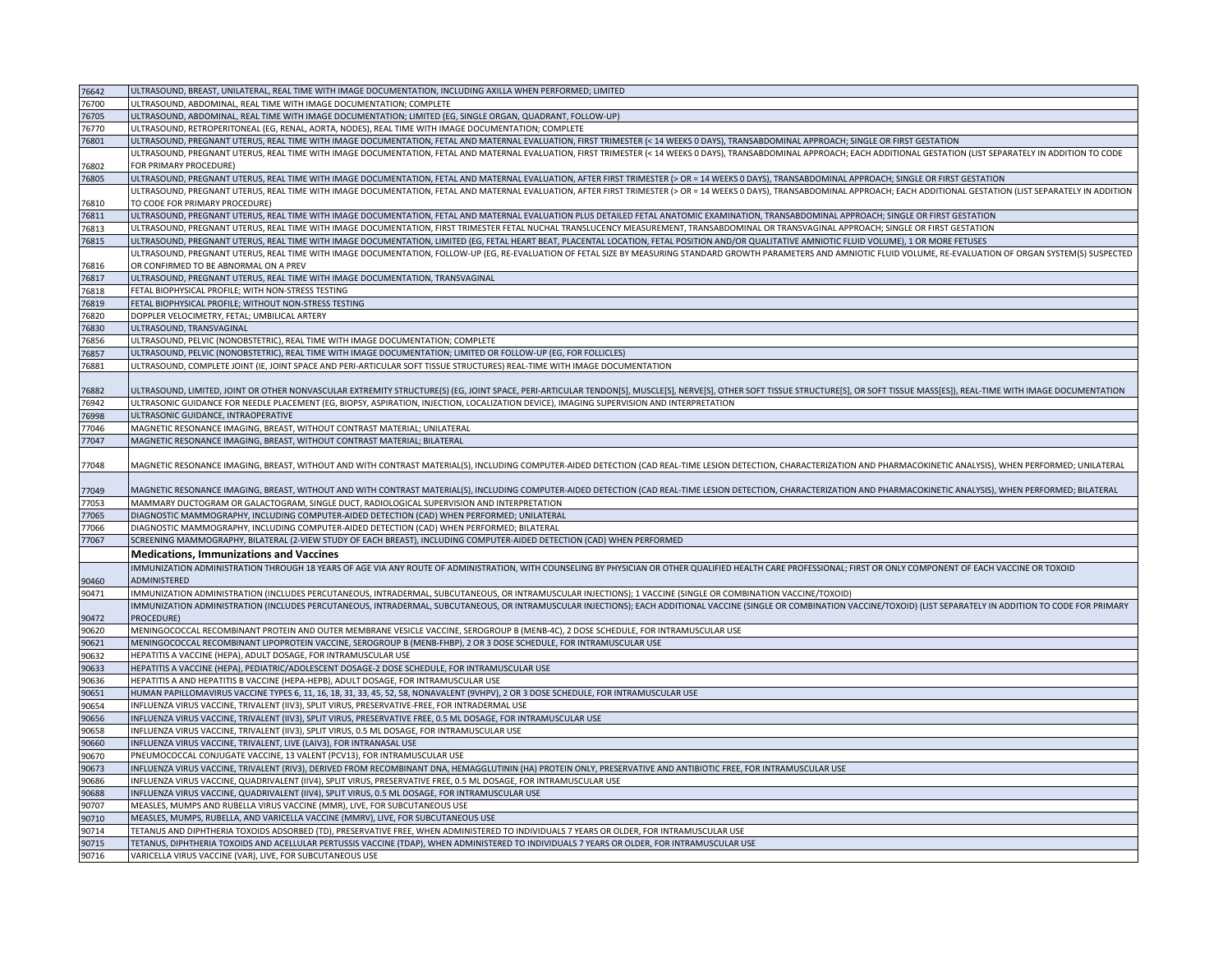| 90723       | DIPHTHERIA, TETANUS TOXOIDS, ACELLULAR PERTUSSIS VACCINE, HEPATITIS B, AND INACTIVATED POLIOVIRUS VACCINE (DTAP-HEPB-IPV), FOR INTRAMUSCULAR USE                                                                            |
|-------------|-----------------------------------------------------------------------------------------------------------------------------------------------------------------------------------------------------------------------------|
| 90732       | PNEUMOCOCCAL POLYSACCHARIDE VACCINE, 23-VALENT (PPSV23), ADULT OR IMMUNOSUPPRESSED PATIENT DOSAGE, WHEN ADMINISTERED TO INDIVIDUALS 2 YEARS OR OLDER, FOR SUBCUTANEOUS OR INTRAMUSCULAR USE                                 |
| 90733       | MENINGOCOCCAL POLYSACCHARIDE VACCINE, SEROGROUPS A, C, Y, W-135, QUADRIVALENT (MPSV4), FOR SUBCUTANEOUS USE                                                                                                                 |
| 90734       | MENINGOCOCCAL CONJUGATE VACCINE, SEROGROUPS A, C, W, Y, QUADRIVALENT, DIPHTHERIA TOXOID CARRIER (MENACWY-D) OR CRM197 CARRIER (MENACWY-CRM), FOR INTRAMUSCULAR USE                                                          |
| 90736       | ZOSTER (SHINGLES) VACCINE (HZV), LIVE, FOR SUBCUTANEOUS INJECTION                                                                                                                                                           |
| 90743       | HEPATITIS B VACCINE (HEPB), ADOLESCENT, 2 DOSE SCHEDULE, FOR INTRAMUSCULAR USE                                                                                                                                              |
| 90744       | HEPATITIS B VACCINE (HEPB), PEDIATRIC/ADOLESCENT DOSAGE, 3 DOSE SCHEDULE, FOR INTRAMUSCULAR USE                                                                                                                             |
| 90746       | HEPATITIS B VACCINE (HEPB), ADULT DOSAGE, 3 DOSE SCHEDULE, FOR INTRAMUSCULAR USE                                                                                                                                            |
| 90750       | ZOSTER (SHINGLES) VACCINE (HZV), RECOMBINANT, SUBUNIT, ADJUVANTED, FOR INTRAMUSCULAR USE                                                                                                                                    |
| 96372       | THERAPEUTIC, PROPHYLACTIC, OR DIAGNOSTIC INJECTION (SPECIFY SUBSTANCE OR DRUG); SUBCUTANEOUS OR INTRAMUSCULAR                                                                                                               |
| J0558       | INJECTION, PENICILLIN G BENZATHINE AND PENICILLIN G PROCAINE, 100,000 UNITS                                                                                                                                                 |
| J0561       | INJECTION, PENICILLIN G BENZATHINE, 100,000 UNITS                                                                                                                                                                           |
| J0690       | INJECTION, CEFAZOLIN SODIUM, 500 MG                                                                                                                                                                                         |
| 10696       | INJECTION, CEFTRIAXONE SODIUM, PER 250 MG                                                                                                                                                                                   |
| J0699       | INJECTION, CEFIDEROCOL, 10 MG                                                                                                                                                                                               |
| J0702       | INJECTION, BETAMETHASONE ACETATE 3 MG AND BETAMETHASONE SODIUM PHOSPHATE 3 MG                                                                                                                                               |
| J1100       | INJECTION, DEXAMETHASONE SODIUM PHOSPHATE, 1 MG                                                                                                                                                                             |
| J1726       | INJECTION, HYDROXYPROGESTERONE CAPROATE, (MAKENA), 10 MG                                                                                                                                                                    |
| 1729        | INJECTION, HYDROXYPROGESTERONE CAPROATE, NOT OTHERWISE SPECIFIED, 10 MG                                                                                                                                                     |
| J2010       | INJECTION, LINCOMYCIN HCL, UP TO 300 MG                                                                                                                                                                                     |
| J2790       | INJECTION, RHO D IMMUNE GLOBULIN, HUMAN, FULL DOSE, 300 MCG (1500 IU)                                                                                                                                                       |
|             | IMMUNIZATION ADMINISTRATION BY INTRAMUSCULAR INJECTION OF SEVERE ACUTE RESPIRATORY SYNDROME CORONAVIRUS 2 (SARS-COV-2) (CORONAVIRUS DISEASE [COVID-19]) VACCINE, MRNA-LNP, SPIKE PROTEIN, PRESERVATIVE FREE, 30 MCG/0.3ML   |
| 0001A       | DOSAGE, DILUENT RECONSTITUTED; FIRST DOSE                                                                                                                                                                                   |
|             | IMMUNIZATION ADMINISTRATION BY INTRAMUSCULAR INJECTION OF SEVERE ACUTE RESPIRATORY SYNDROME CORONAVIRUS 2 (SARS-COV-2) (CORONAVIRUS DISEASE [COVID-19]) VACCINE, MRNA-LNP, SPIKE PROTEIN, PRESERVATIVE FREE, 30 MCG/0.3ML   |
| 0002A       | DOSAGE, DILUENT RECONSTITUTED; SECOND DOSE                                                                                                                                                                                  |
|             | IMMUNIZATION ADMINISTRATION BY INTRAMUSCULAR INJECTION OF SEVERE ACUTE RESPIRATORY SYNDROME CORONAVIRUS 2 (SARS-COV-2) (CORONAVIRUS DISEASE [COVID-19]) VACCINE, MRNA-LNP, SPIKE PROTEIN, PRESERVATIVE FREE, 30 MCG/0.3 ML  |
| 0003A       | DOSAGE, DILUENT RECONSTITUTED; THIRD DOSE                                                                                                                                                                                   |
|             | IMMUNIZATION ADMINISTRATION BY INTRAMUSCULAR INJECTION OF SEVERE ACUTE RESPIRATORY SYNDROME CORONAVIRUS 2 (SARS-COV-2) (CORONAVIRUS DISEASE [COVID-19]) VACCINE, MRNA-LNP, SPIKE PROTEIN, PRESERVATIVE FREE, 30 MCG/0.3 ML  |
| 0004A       | DOSAGE, DILUENT RECONSTITUTED; BOOSTER DOSE                                                                                                                                                                                 |
|             | IMMUNIZATION ADMINISTRATION BY INTRAMUSCULAR INJECTION OF SEVERE ACUTE RESPIRATORY SYNDROME CORONAVIRUS 2 (SARS-COV-2) (CORONAVIRUS DISEASE [COVID-19]) VACCINE, MRNA-LNP, SPIKE PROTEIN, PRESERVATIVE FREE, 100 MCG/0.5ML  |
| 0011A       | DOSAGE; FIRST DOSE                                                                                                                                                                                                          |
|             | IMMUNIZATION ADMINISTRATION BY INTRAMUSCULAR INJECTION OF SEVERE ACUTE RESPIRATORY SYNDROME CORONAVIRUS 2 (SARS-COV-2) (CORONAVIRUS DISEASE [COVID-19]) VACCINE, MRNA-LNP, SPIKE PROTEIN, PRESERVATIVE FREE, 100 MCG/0.5ML  |
| 0012A       | DOSAGE; SECOND DOSE                                                                                                                                                                                                         |
|             | IMMUNIZATION ADMINISTRATION BY INTRAMUSCULAR INJECTION OF SEVERE ACUTE RESPIRATORY SYNDROME CORONAVIRUS 2 (SARS-COV-2) (CORONAVIRUS DISEASE [COVID-19]) VACCINE, MRNA-LNP, SPIKE PROTEIN, PRESERVATIVE FREE, 100 MCG/0.5 ML |
| 0013A       | DOSAGE: THIRD DOSE                                                                                                                                                                                                          |
|             | IMMUNIZATION ADMINISTRATION BY INTRAMUSCULAR INJECTION OF SEVERE ACUTE RESPIRATORY SYNDROME CORONAVIRUS 2 (SARS-COV-2) (CORONAVIRUS DISEASE [COVID-19]) VACCINE, DNA, SPIKE PROTEIN, ADENOVIRUS TYPE 26 (AD26) VECTOR,      |
| 0031A       | PRESERVATIVE FREE, 5X1010 VIRAL PARTICLES/0.5ML DOSAGE; SINGLE DOSE                                                                                                                                                         |
|             | IMMUNIZATION ADMINISTRATION BY INTRAMUSCULAR INJECTION OF SEVERE ACUTE RESPIRATORY SYNDROME CORONAVIRUS 2 (SARS-COV-2) (CORONAVIRUS DISEASE [COVID-19]) VACCINE, DNA, SPIKE PROTEIN, ADENOVIRUS TYPE 26 (AD26) VECTOR,      |
| 0034A       | PRESERVATIVE FREE, 5X1010 VIRAL PARTICLES/0.5ML DOSAGE; BOOSTER DOSE                                                                                                                                                        |
| 0051A       | PFIZER-BIONTECH COVID-19 VACCINE PRE-DILUTED (GRAY CAP) ADMINISTRATION - FIRST DOSE                                                                                                                                         |
| 0052A       | PFIZER-BIONTECH COVID-19 VACCINE PRE-DILUTED (GRAY CAP) ADMINISTRATION - SECOND DOSE                                                                                                                                        |
| 0053A       | PFIZER-BIONTECH COVID-19 VACCINE PRE-DILUTED (GRAY CAP) ADMINISTRATION - THIRD DOSE                                                                                                                                         |
| 0054A       | PFIZER-BIONTECH COVID-19 VACCINE PRE-DILUTED (GRAY CAP) ADMINISTRATION - BOOSTER                                                                                                                                            |
|             | IMMUNIZATION ADMINISTRATION BY INTRAMUSCULAR INJECTION OF SEVERE ACUTE RESPIRATORY SYNDROME CORONAVIRUS 2 (SARS-COV-2) (CORONAVIRUS DISEASE [COVID-19]) VACCINE, MRNA-LNP, SPIKE PROTEIN, PRESERVATIVE FREE, 50 MCG/0.25 ML |
| 0064A       | DOSAGE, BOOSTER DOSE                                                                                                                                                                                                        |
| 55000       | PRESCRIPTION DRUG, GENERIC                                                                                                                                                                                                  |
| Z0055       | ANTIMONILIA MEDICATION FOR GENITAL INFECTION                                                                                                                                                                                |
|             | <b>Contraceptive Method</b>                                                                                                                                                                                                 |
| A4261       | CERVICAL CAP FOR CONTRACEPTIVE USE                                                                                                                                                                                          |
| A4266       | DIAPHRAGM FOR CONTRACEPTIVE USE                                                                                                                                                                                             |
| A4267       | CONTRACEPTIVE SUPPLY, CONDOM, MALE, EACH                                                                                                                                                                                    |
| A4268       | CONTRACEPTIVE SUPPLY, CONDOM, FEMALE, EACH                                                                                                                                                                                  |
| A4269       | CONTRACEPTIVE SUPPLY, SPERMICIDE (E.G., FOAM, GEL), EACH                                                                                                                                                                    |
| C9803       | HOSPITAL OUTPATIENT CLINIC VISIT SPECIMEN COLLECTION FOR SEVERE ACUTE RESPIRATORY SYNDROME CORONAVIRUS 2 (SARS-COV-2) (CORONAVIRUS DISEASE [COVID-19]), ANY SPECIMEN SOURCE                                                 |
| G0433       | INFECTIOUS AGENT ANTIBODY DETECTION BY ENZYME-LINKED IMMUNOSORBENT ASSAY (ELISA) TECHNIQUE, HIV-1 AND/OR HIV-2, SCREENING                                                                                                   |
| G0475       | HIV ANTIGEN/ANTIBODY, COMBINATION ASSAY, SCREENING                                                                                                                                                                          |
| G2023       | SPECIMEN COLLECTION FOR SEVERE ACUTE RESPIRATORY SYNDROME CORONAVIRUS 2 (SARS-COV-2) (CORONAVIRUS DISEASE [COVID-19]), ANY SPECIMEN SOURCE                                                                                  |
| H1010       | NONMEDICAL FAMILY PLANNING EDUCATION, PER SESSION                                                                                                                                                                           |
| J7294       | SEGESTERONE ACETATE AND ETHINYL ESTRADIOL 0.15 MG, 0.013 MG PER 24 HOURS; YEARLY VAGINAL SYSTEM, EA                                                                                                                         |
|             |                                                                                                                                                                                                                             |
| 17295       | ETHINYL ESTRADIOL AND ETONOGESTREL 0.015 MG, 0.12 MG PER 24 HOURS; MONTHLY VAGINAL RING, EA<br>LEVONORGESTREL-RELEASING INTRAUTERINE CONTRACEPTIVE SYSTEM, (KYLEENA), 19.5 MG                                               |
| <b>7296</b> |                                                                                                                                                                                                                             |
| J7297       | LEVONORGESTREL-RELEASING INTRAUTERINE CONTRACEPTIVE SYSTEM (LILETTA), 52 MG                                                                                                                                                 |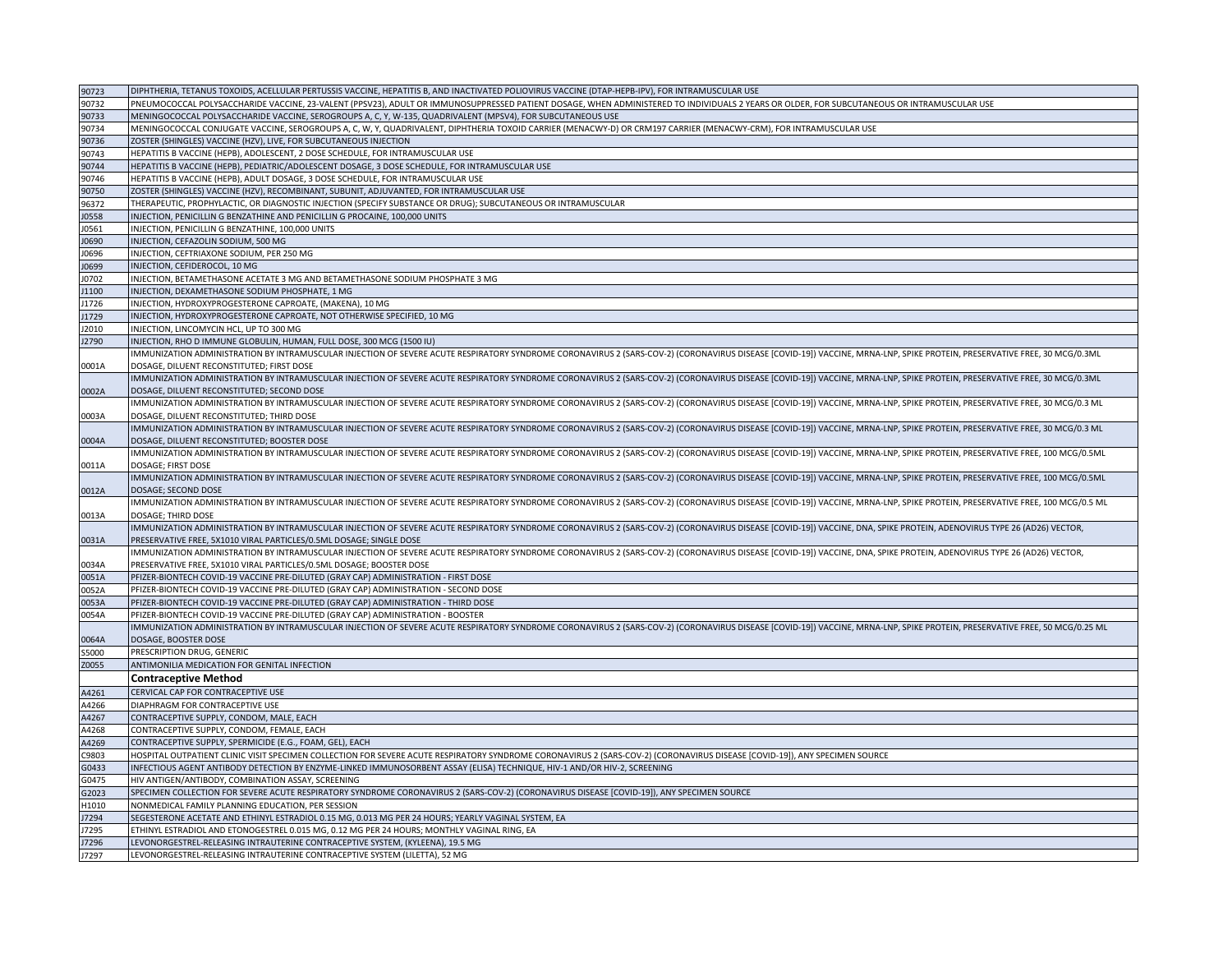| J7298 | LEVONORGESTREL-RELEASING INTRAUTERINE CONTRACEPTIVE SYSTEM (MIRENA), 52 MG                                                                                                                                                     |
|-------|--------------------------------------------------------------------------------------------------------------------------------------------------------------------------------------------------------------------------------|
| J7300 | INTRAUTERINE COPPER CONTRACEPTIVE                                                                                                                                                                                              |
| J7301 | LEVONORGESTREL-RELEASING INTRAUTERINE CONTRACEPTIVE SYSTEM (SKYLA), 13.5 MG                                                                                                                                                    |
| J7304 | CONTRACEPTIVE SUPPLY, HORMONE CONTAINING PATCH, EACH                                                                                                                                                                           |
| J7307 | ETONOGESTREL (CONTRACEPTIVE) IMPLANT SYSTEM, INCLUDING IMPLANT AND SUPPLIES                                                                                                                                                    |
| S4993 | CONTRACEPTIVE PILLS FOR BIRTH CONTROL                                                                                                                                                                                          |
|       | <b>Contraceptive Method-Related Services</b>                                                                                                                                                                                   |
| 11976 | REMOVAL, IMPLANTABLE CONTRACEPTIVE CAPSULES                                                                                                                                                                                    |
| 11981 | INSERTION, NON-BIODEGRADABLE DRUG DELIVERY IMPLANT                                                                                                                                                                             |
| 1982  | REMOVAL, NON-BIODEGRADABLE DRUG DELIVERY IMPLANT                                                                                                                                                                               |
| 11983 | REMOVAL WITH REINSERTION, NON-BIODEGRADABLE DRUG DELIVERY IMPLANT                                                                                                                                                              |
| 7170  | DIAPHRAGM OR CERVICAL CAP FITTING WITH INSTRUCTIONS                                                                                                                                                                            |
| 58300 | INSERTION OF INTRAUTERINE DEVICE (IUD)                                                                                                                                                                                         |
| 58301 | REMOVAL OF INTRAUTERINE DEVICE (IUD)                                                                                                                                                                                           |
| 8562  | HYSTEROSCOPY, SURGICAL; WITH REMOVAL OF IMPACTED FOREIGN BODY                                                                                                                                                                  |
| J1050 | INJECTION, MEDROXYPROGESTERONE ACETATE, 1 MG                                                                                                                                                                                   |
|       |                                                                                                                                                                                                                                |
|       | <b>Counseling and Education</b>                                                                                                                                                                                                |
| 90791 | PSYCHIATRIC DIAGNOSTIC EVALUATION                                                                                                                                                                                              |
| 90792 | PSYCHIATRIC DIAGNOSTIC EVALUATION WITH MEDICAL SERVICES                                                                                                                                                                        |
| 96156 | HEALTH BEHAVIOR ASSESSMENT, OR RE-ASSESSMENT (IE, HEALTH-FOCUSED CLINICAL INTERVIEW, BEHAVIORAL OBSERVATIONS, CLINICAL DECISION MAKING)                                                                                        |
| 17802 | MEDICAL NUTRITION THERAPY; INITIAL ASSESSMENT AND INTERVENTION, INDIVIDUAL, FACE-TO-FACE WITH THE PATIENT, EACH 15 MINUTES                                                                                                     |
| 7803  | MEDICAL NUTRITION THERAPY; RE-ASSESSMENT AND INTERVENTION, INDIVIDUAL, FACE-TO-FACE WITH THE PATIENT, EACH 15 MINUTES                                                                                                          |
| 97804 | MEDICAL NUTRITION THERAPY; GROUP (2 OR MORE INDIVIDUAL(S)), EACH 30 MINUTES                                                                                                                                                    |
|       | PHYSICIAN OR OTHER QUALIFIED HEALTH CARE PROFESSIONAL QUALIFIED BY EDUCATION, TRAINING, LICENSURE/REGULATION (WHEN APPLICABLE) EDUCATIONAL SERVICES RENDERED TO PATIENTS IN A GROUP SETTING (EG, PRENATAL, OBESITY, OR DIABETI |
| 99078 | INSTRUCTIONS)                                                                                                                                                                                                                  |
|       | PHYSICIAN OR OTHER QUALIFIED HEALTH CARE PROFESSIONAL QUALIFIED BY EDUCATION, TRAINING, LICENSURE/REGULATION (WHEN APPLICABLE) EDUCATIONAL SERVICES RENDERED TO PATIENTS IN A GROUP SETTING (EG, PRENATAL, OBESITY, OR DIABETI |
| 99078 | INSTRUCTIONS)                                                                                                                                                                                                                  |
| 99406 | SMOKING AND TOBACCO USE CESSATION COUNSELING VISIT; INTERMEDIATE, GREATER THAN 3 MINUTES UP TO 10 MINUTES                                                                                                                      |
| 99407 | SMOKING AND TOBACCO USE CESSATION COUNSELING VISIT; INTENSIVE, GREATER THAN 10 MINUTES                                                                                                                                         |
|       | <b>Pathology and Laboratory</b>                                                                                                                                                                                                |
|       | BASIC METABOLIC PANEL (CALCIUM, TOTAL) THIS PANEL MUST INCLUDE THE FOLLOWING: CALCIUM, TOTAL (82310) CARBON DIOXIDE (BICARBONATE) (82374) CHLORIDE (82435) CREATININE (82565) GLUCOSE (82947) POTASSIUM (84132) SODIUM (84295) |
| 80048 | NITROGEN (BUN) (84520)                                                                                                                                                                                                         |
|       | GENERAL HEALTH PANEL THIS PANEL MUST INCLUDE THE FOLLOWING: COMPREHENSIVE METABOLIC PANEL (80053) BLOOD COUNT, COMPLETE (CBC), AUTOMATED AND AUTOMATED DIFFERENTIAL WBC COUNT (85025 OR 85027 AND 85004) OR BLOOD COUNT,       |
| 80050 | COMPLETE (CBC), AUTOMATED (85027) AND APPROPRIATE MANUAL DIFFERENTIAL WBC COUNT (85007 OR 85009) THYROID STIMULATING HORMONE (TSH) (84443)                                                                                     |
| 80051 | ELECTROLYTE PANEL THIS PANEL MUST INCLUDE THE FOLLOWING: CARBON DIOXIDE (BICARBONATE) (82374) CHLORIDE (82435) POTASSIUM (84132) SODIUM (84295)                                                                                |
|       |                                                                                                                                                                                                                                |
|       | (COMPREHENSIVE METABOLIC PANEL THIS PANEL MUST INCLUDE THE FOLLOWING: ALBUMIN (82040) BILIRUBIN, TOTAL (82247) CALCIUM, TOTAL (82310) CARBON DIOXIDE (BICARBONATE) (82374) CHLORIDE (82435) CREATININE (82565) GLUCOSE (82947) |
| 80053 | PHOSPHATASE, ALKALINE (84075) POTASSIUM (84132) PROTEIN, TOTAL (84155) SODIUM (84295) TRANSFERASE, ALANINE AMINO (ALT) (SGPT) (84460) TRANSFERASE, ASPARTATE AMINO (AST) (SGOT) (8450) UREA NITROGEN (BUN) (84520)             |
|       | OBSTETRIC PANEL THIS PANEL MUST INCLUDE THE FOLLOWING: BLOOD COUNT, COMPLETE (CBC), AUTOMATED AND AUTOMATED DIFFERENTIAL WBC COUNT (85025 OR 85027 AND 85004) OR BLOOD COUNT, COMPLETE (CBC), AUTOMATED (85027) AND            |
|       | APPROPRIATE MANUAL DIFFERENTIAL WBC COUNT (85007 OR 85009) HEPATITIS B SURFACE ANTIGEN (HBSAG) (87340) ANTIBODY, RUBELLA (86762) SYPHILIS TEST, NON-TREPONEMAL ANTIBODY; QUALITATIVE (EG, VDRL, RPR, ART) (86592) ANTIBODY SCR |
| 80055 | EACH SERUM TECHNIQUE (86850) BLOOD TYPING, ABO (86900) AND BLOOD TYPING, RH (D) (86901)                                                                                                                                        |
| 80061 | LIPID PANEL THIS PANEL MUST INCLUDE THE FOLLOWING: CHOLESTEROL, SERUM, TOTAL (82465) LIPOPROTEIN, DIRECT MEASUREMENT, HIGH DENSITY CHOLESTEROL (HDL CHOLESTEROL) (83718) TRIGLYCERIDES (84478)                                 |
|       | RENAL FUNCTION PANEL THIS PANEL MUST INCLUDE THE FOLLOWING: ALBUMIN (82040) CALCIUM, TOTAL (82310) CARBON DIOXIDE (BICARBONATE) (82374) CHLORIDE (82435) CREATININE (82565) GLUCOSE (82947) PHOSPHORUS INORGANIC (PHOSPHATE) ( |
| 80069 | POTASSIUM (84132) SODIUM (84295) UREA NITROGEN (BUN) (84520)                                                                                                                                                                   |
|       | ACUTE HEPATITIS PANEL THIS PANEL MUST INCLUDE THE FOLLOWING: HEPATITIS A ANTIBODY (HAAB), IGM ANTIBODY (86709) HEPATITIS B CORE ANTIBODY (HBCAB), IGM ANTIBODY (86705) HEPATITIS B SURFACE ANTIGEN (HBSAG) (87340) HEPATITIS C |
| 80074 | (86803)                                                                                                                                                                                                                        |
|       | HEPATIC FUNCTION PANEL THIS PANEL MUST INCLUDE THE FOLLOWING: ALBUMIN (82040) BILIRUBIN, TOTAL (82247) BILIRUBIN, DIRECT (82248) PHOSPHATASE, ALKALINE (84075) PROTEIN, TOTAL (84155) TRANSFERASE, ALANINE AMINO (ALT) (SGPT)  |
| 80076 | TRANSFERASE, ASPARTATE AMINO (AST) (SGOT) (84450)                                                                                                                                                                              |
|       |                                                                                                                                                                                                                                |
| 81000 | URINALYSIS, BY DIP STICK OR TABLET REAGENT FOR BILIRUBIN, GLUCOSE, HEMOGLOBIN, KETONES, LEUKOCYTES, NITRITE, PH, PROTEIN, SPECIFIC GRAVITY, UROBILINOGEN, ANY NUMBER OF THESE CONSTITUENTS; NON-AUTOMATED, WITH MICROSCOPY     |
|       |                                                                                                                                                                                                                                |
| 81001 | URINALYSIS, BY DIP STICK OR TABLET REAGENT FOR BILIRUBIN, GLUCOSE, HEMOGLOBIN, KETONES, LEUKOCYTES, NITRITE, PH, PROTEIN, SPECIFIC GRAVITY, UROBILINOGEN, ANY NUMBER OF THESE CONSTITUENTS; AUTOMATED, WITH MICROSCOPY         |
|       |                                                                                                                                                                                                                                |
| 81002 | URINALYSIS, BY DIP STICK OR TABLET REAGENT FOR BILIRUBIN, GLUCOSE, HEMOGLOBIN, KETONES, LEUKOCYTES, NITRITE, PH, PROTEIN, SPECIFIC GRAVITY, UROBILINOGEN, ANY NUMBER OF THESE CONSTITUENTS; NON-AUTOMATED, WITHOUT MICROSCOPY  |
|       |                                                                                                                                                                                                                                |
| 81003 | URINALYSIS, BY DIP STICK OR TABLET REAGENT FOR BILIRUBIN, GLUCOSE, HEMOGLOBIN, KETONES, LEUKOCYTES, NITRITE, PH, PROTEIN, SPECIFIC GRAVITY, UROBILINOGEN, ANY NUMBER OF THESE CONSTITUENTS; AUTOMATED, WITHOUT MICROSCOPY      |
| 1005  | URINALYSIS; QUALITATIVE OR SEMIQUANTITATIVE, EXCEPT IMMUNOASSAYS                                                                                                                                                               |
| 81015 | URINALYSIS; MICROSCOPIC ONLY                                                                                                                                                                                                   |
| 81025 | URINE PREGNANCY TEST, BY VISUAL COLOR COMPARISON METHODS                                                                                                                                                                       |
|       | INFECTIOUS DISEASE, BACTERIAL VAGINOSIS, QUANTITATIVE REAL-TIME AMPLIFICATION OF RNA MARKERS FOR ATOPOBIUM VAGINAE, GARDNERELLA VAGINALIS, AND LACTOBACILLUS SPECIES, UTILIZING VAGINAL-FLUID SPECIMENS, ALGORITHM REPORTED AS |
| 81513 | POSITIVE OR NEGATIVE RESULT FOR BACTERIAL VAGINOSIS                                                                                                                                                                            |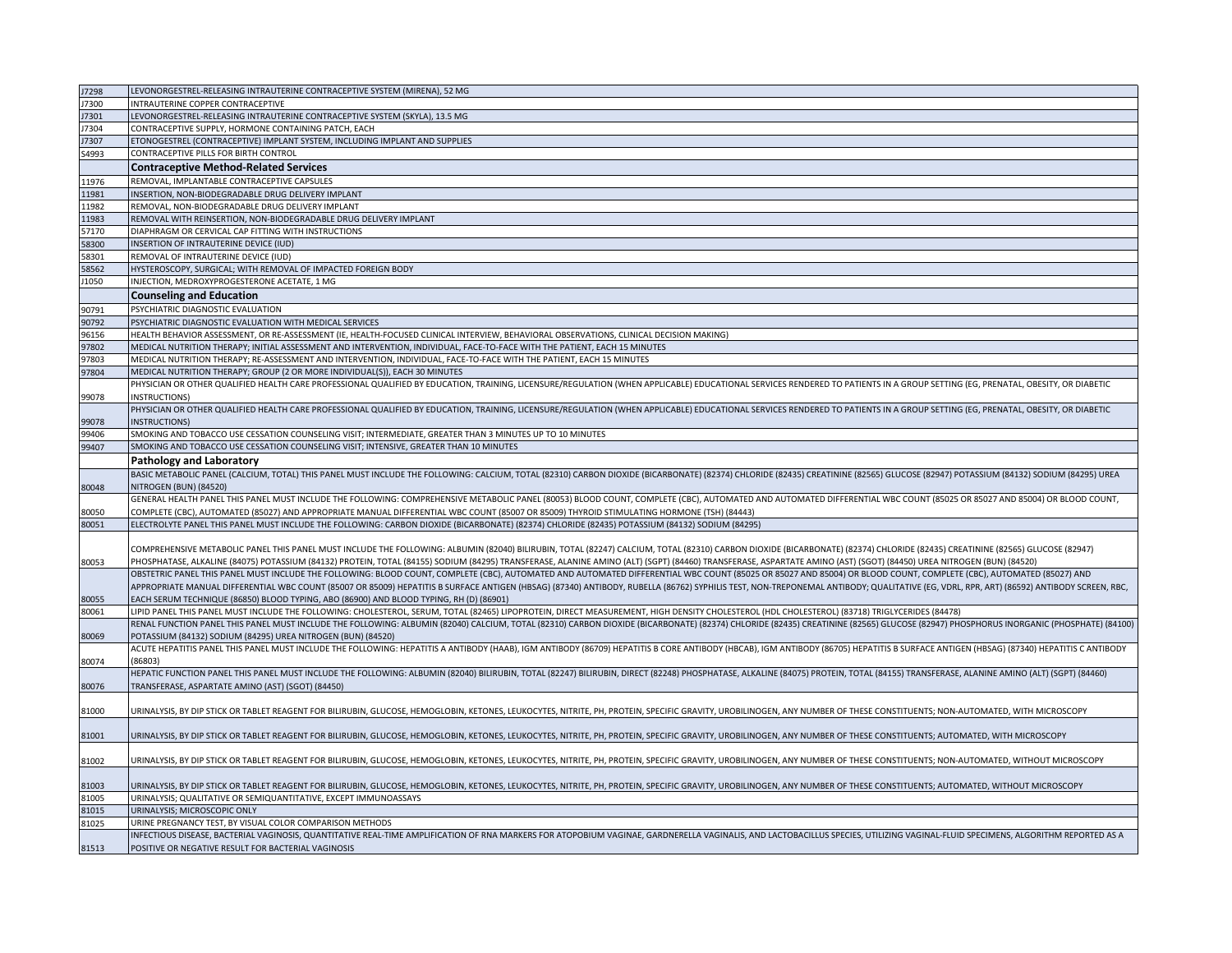|                | INFECTIOUS DISEASE, BACTERIAL VAGINOSIS AND VAGINITIS, QUANTITATIVE REAL-TIME AMPLIFICATION OF DNA MARKERS FOR GARDNERELLA VAGINALIS, ATOPOBIUM VAGINAE, MEGASPHAERA TYPE 1, BACTERIAL VAGINOSIS ASSOCIATED BACTERIA-2 (BVAB-2 |
|----------------|--------------------------------------------------------------------------------------------------------------------------------------------------------------------------------------------------------------------------------|
|                | AND LACTOBACILLUS SPECIES (L. CRISPATUS AND L. JENSENII), UTILIZING VAGINAL-FLUID SPECIMENS, ALGORITHM REPORTED AS A POSITIVE OR NEGATIVE FOR HIGH LIKELIHOOD OF BACTERIAL VAGINOSIS, INCLUDES SEPARATE DETECTION OF TRICHOMON |
| 81514          | VAGINALIS AND/OR CANDIDA SPECIES (C. ALBICANS, C. TROPICALIS, C. PARAPSILOSIS, C. DUBLINIENSIS), CANDIDA GLABRATA, CANDIDA KRUSEI, WHEN REPORTED                                                                               |
| 82105          | ALPHA-FETOPROTEIN (AFP); SERUM                                                                                                                                                                                                 |
|                | BLOOD, OCCULT, BY PEROXIDASE ACTIVITY (EG, GUAIAC), QUALITATIVE; FECES, CONSECUTIVE COLLECTED SPECIMENS WITH SINGLE DETERMINATION, FOR COLORECTAL NEOPLASM SCREENING (IE, PATIENT WAS PROVIDED 3 CARDS OR SINGLE TRIPLE CARD F |
| 82270          | CONSECUTIVE COLLECTION)                                                                                                                                                                                                        |
| 82465          | CHOLESTEROL, SERUM OR WHOLE BLOOD, TOTAL                                                                                                                                                                                       |
| 82677          | <b>ESTRIOL</b>                                                                                                                                                                                                                 |
| 82681          | ESTRADIOL; FREE, DIRECT MEASUREMENT (EG, EQUILIBRIUM DIALYSIS)                                                                                                                                                                 |
| 82947          | GLUCOSE; QUANTITATIVE, BLOOD (EXCEPT REAGENT STRIP)                                                                                                                                                                            |
| 82948          | GLUCOSE; BLOOD, REAGENT STRIP                                                                                                                                                                                                  |
| 82950          | GLUCOSE; POST GLUCOSE DOSE (INCLUDES GLUCOSE)                                                                                                                                                                                  |
| 82951          | GLUCOSE; TOLERANCE TEST (GTT), 3 SPECIMENS (INCLUDES GLUCOSE)                                                                                                                                                                  |
| 83020          | HEMOGLOBIN FRACTIONATION AND QUANTITATION; ELECTROPHORESIS (EG, A2, S, C, AND/OR F)                                                                                                                                            |
| 83021          | HEMOGLOBIN FRACTIONATION AND QUANTITATION; CHROMATOGRAPHY (EG, A2, S, C, AND/OR F)                                                                                                                                             |
| 83036          | HEMOGLOBIN; GLYCOSYLATED (A1C)                                                                                                                                                                                                 |
| 84436          | THYROXINE; TOTAL                                                                                                                                                                                                               |
| 84443          | THYROID STIMULATING HORMONE (TSH)                                                                                                                                                                                              |
| 84450          | TRANSFERASE; ASPARTATE AMINO (AST) (SGOT)                                                                                                                                                                                      |
| 84460          | TRANSFERASE; ALANINE AMINO (ALT) (SGPT)                                                                                                                                                                                        |
| 84478          | <b>TRIGLYCERIDES</b>                                                                                                                                                                                                           |
| 84479          | THYROID HORMONE (T3 OR T4) UPTAKE OR THYROID HORMONE BINDING RATIO (THBR)                                                                                                                                                      |
| 84702          | GONADOTROPIN, CHORIONIC (HCG); QUANTITATIVE                                                                                                                                                                                    |
| 84703          | GONADOTROPIN, CHORIONIC (HCG); QUALITATIVE                                                                                                                                                                                     |
| 85007          | BLOOD COUNT; BLOOD SMEAR, MICROSCOPIC EXAMINATION WITH MANUAL DIFFERENTIAL WBC COUNT                                                                                                                                           |
| 85013          | BLOOD COUNT; SPUN MICROHEMATOCRIT                                                                                                                                                                                              |
| 85014          | <b>BLOOD COUNT; HEMATOCRIT (HCT)</b>                                                                                                                                                                                           |
| 85018          | BLOOD COUNT; HEMOGLOBIN (HGB)                                                                                                                                                                                                  |
| 85025          | BLOOD COUNT; COMPLETE (CBC), AUTOMATED (HGB, HCT, RBC, WBC AND PLATELET COUNT) AND AUTOMATED DIFFERENTIAL WBC COUNT                                                                                                            |
| 85027          | BLOOD COUNT; COMPLETE (CBC), AUTOMATED (HGB, HCT, RBC, WBC AND PLATELET COUNT)                                                                                                                                                 |
| 85384          | FIBRINOGEN; ACTIVITY                                                                                                                                                                                                           |
| 85610          | PROTHROMBIN TIME;                                                                                                                                                                                                              |
|                |                                                                                                                                                                                                                                |
| 85660          | SICKLING OF RBC, REDUCTION                                                                                                                                                                                                     |
| 85730          | THROMBOPLASTIN TIME, PARTIAL (PTT); PLASMA OR WHOLE BLOOD                                                                                                                                                                      |
| 86318          | IMMUNOASSAY FOR INFECTIOUS AGENT ANTIBODY(IES), QUALITATIVE OR SEMIQUANTITATIVE, SINGLE-STEP METHOD (EG, REAGENT STRIP);                                                                                                       |
| 86328          | IMMUNOASSAY FOR INFECTIOUS AGENT ANTIBODY(IES), QUALITATIVE OR SEMIQUANTITATIVE, SINGLE STEP METHOD (EG, REAGENT STRIP); SEVERE ACUTE RESPIRATORY SYNDROME CORONAVIRUS 2 (SARS-COV-2) (CORONAVIRUS DISEASE [COVID-19])         |
| 86336          | <b>INHIBIN A</b>                                                                                                                                                                                                               |
| 86408          | NEUTRALIZING ANTIBODY, SEVERE ACUTE RESPIRATORY SYNDROME CORONAVIRUS 2 (SARS-COV-2) (CORONAVIRUS DISEASE [COVID-19]); SCREEN                                                                                                   |
| 86409          | NEUTRALIZING ANTIBODY, SEVERE ACUTE RESPIRATORY SYNDROME CORONAVIRUS 2 (SARS-COV-2) (CORONAVIRUS DISEASE [COVID-19]); TITER                                                                                                    |
| 86413          | SEVERE ACUTE RESPIRATORY SYNDROME CORONAVIRUS 2 (SARS-COV-2) (CORONAVIRUS DISEASE [COVID-19]) ANTIBODY, QUANTITATIVE                                                                                                           |
| 86580          | SKIN TEST; TUBERCULOSIS, INTRADERMAL                                                                                                                                                                                           |
| 86592          | SYPHILIS TEST, NON-TREPONEMAL ANTIBODY; QUALITATIVE (EG, VDRL, RPR, ART)                                                                                                                                                       |
| 86631          | ANTIBODY; CHLAMYDIA                                                                                                                                                                                                            |
| 86677          | ANTIBODY; HELICOBACTER PYLORI                                                                                                                                                                                                  |
| 86689          | ANTIBODY; HTLV OR HIV ANTIBODY, CONFIRMATORY TEST (EG, WESTERN BLOT)                                                                                                                                                           |
| 86695          | ANTIBODY; HERPES SIMPLEX, TYPE 1                                                                                                                                                                                               |
| 86696          | ANTIBODY; HERPES SIMPLEX, TYPE 2                                                                                                                                                                                               |
| 86701          | ANTIBODY; HIV-1                                                                                                                                                                                                                |
| 86702          | ANTIBODY; HIV-2                                                                                                                                                                                                                |
| 86703          | ANTIBODY; HIV-1 AND HIV-2, SINGLE RESULT                                                                                                                                                                                       |
| 86704          | HEPATITIS B CORE ANTIBODY (HBCAB); TOTAL                                                                                                                                                                                       |
| 86706          | HEPATITIS B SURFACE ANTIBODY (HBSAB)                                                                                                                                                                                           |
| 86762          | ANTIBODY; RUBELLA                                                                                                                                                                                                              |
| 86769          | ANTIBODY; SEVERE ACUTE RESPIRATORY SYNDROME CORONAVIRUS 2 (SARS-COV-2) (CORONAVIRUS DISEASE [COVID-19])                                                                                                                        |
| 86777          | ANTIBODY; TOXOPLASMA                                                                                                                                                                                                           |
| 86778          | ANTIBODY; TOXOPLASMA, IGM                                                                                                                                                                                                      |
| 86780          | ANTIBODY; TREPONEMA PALLIDUM                                                                                                                                                                                                   |
| 86803          | HEPATITIS C ANTIBODY;                                                                                                                                                                                                          |
| 86850          | ANTIBODY SCREEN, RBC, EACH SERUM TECHNIQUE                                                                                                                                                                                     |
| 86885          | ANTIHUMAN GLOBULIN TEST (COOMBS TEST); INDIRECT, QUALITATIVE, EACH REAGENT RED CELL                                                                                                                                            |
| 86900<br>86901 | BLOOD TYPING, SEROLOGIC; ABO<br>BLOOD TYPING, SEROLOGIC; RH (D)                                                                                                                                                                |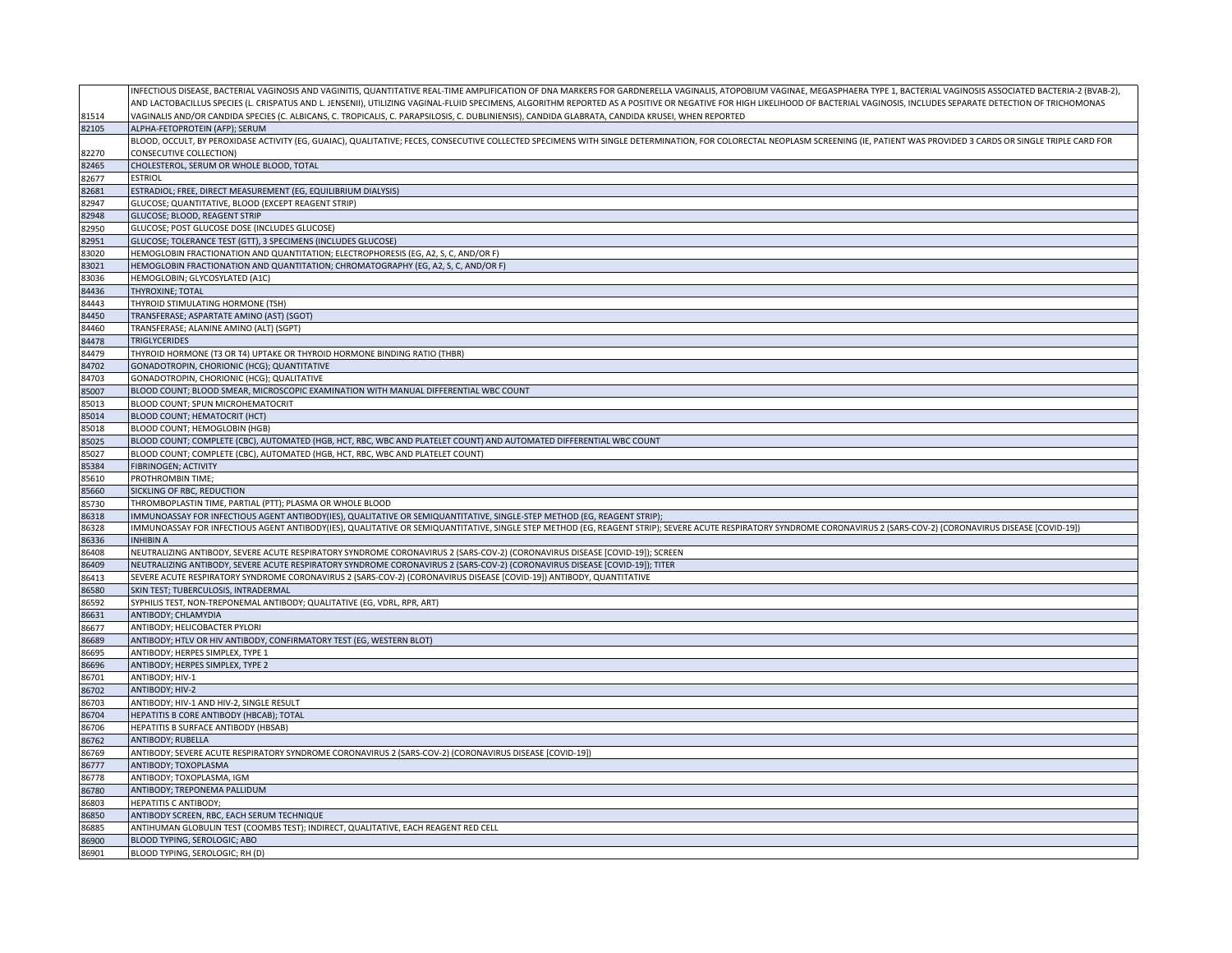| 87070          | CULTURE, BACTERIAL; ANY OTHER SOURCE EXCEPT URINE, BLOOD OR STOOL, AEROBIC, WITH ISOLATION AND PRESUMPTIVE IDENTIFICATION OF ISOLATES                                                                                                                                                                                  |
|----------------|------------------------------------------------------------------------------------------------------------------------------------------------------------------------------------------------------------------------------------------------------------------------------------------------------------------------|
| 87081          | CULTURE, PRESUMPTIVE, PATHOGENIC ORGANISMS, SCREENING ONLY;                                                                                                                                                                                                                                                            |
| 87086          | CULTURE, BACTERIAL; QUANTITATIVE COLONY COUNT, URINE                                                                                                                                                                                                                                                                   |
| 87088          | CULTURE, BACTERIAL; WITH ISOLATION AND PRESUMPTIVE IDENTIFICATION OF EACH ISOLATE, URINE                                                                                                                                                                                                                               |
| 87102          | CULTURE, FUNGI (MOLD OR YEAST) ISOLATION, WITH PRESUMPTIVE IDENTIFICATION OF ISOLATES; OTHER SOURCE (EXCEPT BLOOD)                                                                                                                                                                                                     |
| 87110          | CULTURE, CHLAMYDIA, ANY SOURCE                                                                                                                                                                                                                                                                                         |
| 87184          | SUSCEPTIBILITY STUDIES, ANTIMICROBIAL AGENT; DISK METHOD, PER PLATE (12 OR FEWER AGENTS)                                                                                                                                                                                                                               |
| 87205          | SMEAR, PRIMARY SOURCE WITH INTERPRETATION; GRAM OR GIEMSA STAIN FOR BACTERIA, FUNGI, OR CELL TYPES                                                                                                                                                                                                                     |
| 87210          | SMEAR, PRIMARY SOURCE WITH INTERPRETATION; WET MOUNT FOR INFECTIOUS AGENTS (EG, SALINE, INDIA INK, KOH PREPS)                                                                                                                                                                                                          |
| 87220          | TISSUE EXAMINATION BY KOH SLIDE OF SAMPLES FROM SKIN, HAIR, OR NAILS FOR FUNGI OR ECTOPARASITE OVA OR MITES (EG, SCABIES)                                                                                                                                                                                              |
| 87252          | VIRUS ISOLATION; TISSUE CULTURE INOCULATION, OBSERVATION, AND PRESUMPTIVE IDENTIFICATION BY CYTOPATHIC EFFECT                                                                                                                                                                                                          |
| 87270          | INFECTIOUS AGENT ANTIGEN DETECTION BY IMMUNOFLUORESCENT TECHNIQUE; CHLAMYDIA TRACHOMATIS                                                                                                                                                                                                                               |
|                | INFECTIOUS AGENT ANTIGEN DETECTION BY IMMUNOASSAY TECHNIQUE, (EG, ENZYME IMMUNOASSAY [EIA], ENZYME-LINKED IMMUNOSORBENT ASSAY [ELISA], FLUORESCENCE IMMUNOASSAY [FIA], IMMUNOCHEMILUMINOMETRIC ASSAY [IMCA]] QUALITATIVE                                                                                               |
| 87340          | OR SEMIQUANTITATIVE; HEPATITIS B SURFACE ANTIGEN (HBSAG)                                                                                                                                                                                                                                                               |
|                | INFECTIOUS AGENT ANTIGEN DETECTION BY IMMUNOASSAY TECHNIQUE, (EG, ENZYME IMMUNOASSAY [EIA], ENZYME-LINKED IMMUNOSORBENT ASSAY [ELISA], FLUORESCENCE IMMUNOASSAY [FIA], IMMUNOCHEMILUMINOMETRIC ASSAY [IMCA]) QUALITATIVE                                                                                               |
| 87389          | OR SEMIQUANTITATIVE; HIV-1 ANTIGEN(S), WITH HIV-1 AND HIV-2 ANTIBODIES, SINGLE RESULT                                                                                                                                                                                                                                  |
|                | INFECTIOUS AGENT ANTIGEN DETECTION BY IMMUNOASSAY TECHNIQUE, (EG, ENZYME IMMUNOASSAY [EIA], ENZYME-LINKED IMMUNOSORBENT ASSAY [ELISA], FLUORESCENCE IMMUNOASSAY [FIA], IMMUNOCHEMILUMINOMETRIC ASSAY [IMCA]] QUALITATIVE                                                                                               |
| 87426          | OR SEMIQUANTITATIVE; SEVERE ACUTE RESPIRATORY SYNDROME CORONAVIRUS (EG, SARS-COV, SARS-COV-2 [COVID-19])                                                                                                                                                                                                               |
|                | INFECTIOUS AGENT ANTIGEN DETECTION BY IMMUNOASSAY TECHNIQUE, (EG, ENZYME IMMUNOASSAY [EIA], ENZYME-LINKED IMMUNOSORBENT ASSAY [ELISA], FLUORESCENCE IMMUNOASSAY [FIA], IMMUNOCHEMILUMINOMETRIC ASSAY [IMCA]) QUALITATIVE                                                                                               |
| 87428          | OR SEMIQUANTITATIVE; SEVERE ACUTE RESPIRATORY SYNDROME CORONAVIRUS (EG, SARS-COV, SARS-COV-2 [COVID-19]) AND INFLUENZA VIRUS TYPES A AND B                                                                                                                                                                             |
| 87480          | INFECTIOUS AGENT DETECTION BY NUCLEIC ACID (DNA OR RNA); CANDIDA SPECIES, DIRECT PROBE TECHNIQUE                                                                                                                                                                                                                       |
| 87490          | INFECTIOUS AGENT DETECTION BY NUCLEIC ACID (DNA OR RNA); CHLAMYDIA TRACHOMATIS, DIRECT PROBE TECHNIQUE                                                                                                                                                                                                                 |
| 87491          | INFECTIOUS AGENT DETECTION BY NUCLEIC ACID (DNA OR RNA); CHLAMYDIA TRACHOMATIS, AMPLIFIED PROBE TECHNIQUE                                                                                                                                                                                                              |
| 87510          | INFECTIOUS AGENT DETECTION BY NUCLEIC ACID (DNA OR RNA); GARDNERELLA VAGINALIS, DIRECT PROBE TECHNIQUE                                                                                                                                                                                                                 |
| 87512          | INFECTIOUS AGENT DETECTION BY NUCLEIC ACID (DNA OR RNA); GARDNERELLA VAGINALIS, QUANTIFICATION                                                                                                                                                                                                                         |
| 87529          | INFECTIOUS AGENT DETECTION BY NUCLEIC ACID (DNA OR RNA); HERPES SIMPLEX VIRUS, AMPLIFIED PROBE TECHNIQUE                                                                                                                                                                                                               |
| 87530          | INFECTIOUS AGENT DETECTION BY NUCLEIC ACID (DNA OR RNA); HERPES SIMPLEX VIRUS, QUANTIFICATION                                                                                                                                                                                                                          |
| 87535          | INFECTIOUS AGENT DETECTION BY NUCLEIC ACID (DNA OR RNA); HIV-1, AMPLIFIED PROBE TECHNIQUE, INCLUDES REVERSE TRANSCRIPTION WHEN PERFORMED                                                                                                                                                                               |
| 87563          | INFECTIOUS AGENT DETECTION BY NUCLEIC ACID (DNA OR RNA); MYCOPLASMA GENITALIUM, AMPLIFIED PROBE TECHNIQUE                                                                                                                                                                                                              |
| 87590          | INFECTIOUS AGENT DETECTION BY NUCLEIC ACID (DNA OR RNA); NEISSERIA GONORRHOEAE, DIRECT PROBE TECHNIQUE                                                                                                                                                                                                                 |
| 87591          | INFECTIOUS AGENT DETECTION BY NUCLEIC ACID (DNA OR RNA); NEISSERIA GONORRHOEAE, AMPLIFIED PROBE TECHNIQUE                                                                                                                                                                                                              |
| 87624          | INFECTIOUS AGENT DETECTION BY NUCLEIC ACID (DNA OR RNA); HUMAN PAPILLOMAVIRUS (HPV), HIGH-RISK TYPES (EG, 16, 18, 31, 33, 35, 39, 45, 51, 52, 56, 58, 59, 68)                                                                                                                                                          |
| 87625          | INFECTIOUS AGENT DETECTION BY NUCLEIC ACID (DNA OR RNA); HUMAN PAPILLOMAVIRUS (HPV), TYPES 16 AND 18 ONLY, INCLUDES TYPE 45, IF PERFORMED                                                                                                                                                                              |
| 87635          | INFECTIOUS AGENT DETECTION BY NUCLEIC ACID (DNA OR RNA); SEVERE ACUTE RESPIRATORY SYNDROME CORONAVIRUS 2 (SARS-COV-2) (CORONAVIRUS DISEASE [COVID-19]), AMPLIFIED PROBE TECHNIQUE                                                                                                                                      |
|                |                                                                                                                                                                                                                                                                                                                        |
| 87636          | INFECTIOUS AGENT DETECTION BY NUCLEIC ACID (DNA OR RNA); SEVERE ACUTE RESPIRATORY SYNDROME CORONAVIRUS 2 (SARS-COV-2) (CORONAVIRUS DISEASE [COVID-19]) AND INFLUENZA VIRUS TYPES A AND B, MULTIPLEX AMPLIFIED PROBE TECHNIQUE                                                                                          |
|                | INFECTIOUS AGENT DETECTION BY NUCLEIC ACID (DNA OR RNA); SEVERE ACUTE RESPIRATORY SYNDROME CORONAVIRUS 2 (SARS-COV-2) (CORONAVIRUS DISEASE [COVID-19]), INFLUENZA VIRUS TYPES A AND B, AND RESPIRATORY SYNCYTIAL VIRUS, MULTIP                                                                                         |
| 87637          | AMPLIFIED PROBE TECHNIQUE                                                                                                                                                                                                                                                                                              |
| 87660          | INFECTIOUS AGENT DETECTION BY NUCLEIC ACID (DNA OR RNA); TRICHOMONAS VAGINALIS, DIRECT PROBE TECHNIQUE                                                                                                                                                                                                                 |
| 87661          | INFECTIOUS AGENT DETECTION BY NUCLEIC ACID (DNA OR RNA); TRICHOMONAS VAGINALIS, AMPLIFIED PROBE TECHNIQUE                                                                                                                                                                                                              |
| 87797          | INFECTIOUS AGENT DETECTION BY NUCLEIC ACID (DNA OR RNA), NOT OTHERWISE SPECIFIED; DIRECT PROBE TECHNIQUE, EACH ORGANISM                                                                                                                                                                                                |
| 87800          | INFECTIOUS AGENT DETECTION BY NUCLEIC ACID (DNA OR RNA), MULTIPLE ORGANISMS; DIRECT PROBE(S) TECHNIQUE                                                                                                                                                                                                                 |
|                | INFECTIOUS AGENT DETECTION BY NUCLEIC ACID (DNA OR RNA), MULTIPLE ORGANISMS; AMPLIFIED PROBE(S) TECHNIQUE                                                                                                                                                                                                              |
| 87801          |                                                                                                                                                                                                                                                                                                                        |
| 87810          | INFECTIOUS AGENT ANTIGEN DETECTION BY IMMUNOASSAY WITH DIRECT OPTICAL (IE, VISUAL) OBSERVATION; CHLAMYDIA TRACHOMATIS<br>INFECTIOUS AGENT ANTIGEN DETECTION BY IMMUNOASSAY WITH DIRECT OPTICAL (IE, VISUAL) OBSERVATION; SEVERE ACUTE RESPIRATORY SYNDROME CORONAVIRUS 2 (SARS-COV-2) (CORONAVIRUS DISEASE [COVID-19]) |
| 87811          |                                                                                                                                                                                                                                                                                                                        |
| 87850<br>87905 | INFECTIOUS AGENT ANTIGEN DETECTION BY IMMUNOASSAY WITH DIRECT OPTICAL (IE, VISUAL) OBSERVATION; NEISSERIA GONORRHOEAE                                                                                                                                                                                                  |
|                | INFECTIOUS AGENT ENZYMATIC ACTIVITY OTHER THAN VIRUS (EG, SIALIDASE ACTIVITY IN VAGINAL FLUID)                                                                                                                                                                                                                         |
| 88141          | CYTOPATHOLOGY, CERVICAL OR VAGINAL (ANY REPORTING SYSTEM), REQUIRING INTERPRETATION BY PHYSICIAN                                                                                                                                                                                                                       |
| 88142          | CYTOPATHOLOGY, CERVICAL OR VAGINAL (ANY REPORTING SYSTEM), COLLECTED IN PRESERVATIVE FLUID, AUTOMATED THIN LAYER PREPARATION; MANUAL SCREENING UNDER PHYSICIAN SUPERVISION                                                                                                                                             |
| 88143          | CYTOPATHOLOGY, CERVICAL OR VAGINAL (ANY REPORTING SYSTEM), COLLECTED IN PRESERVATIVE FLUID, AUTOMATED THIN LAYER PREPARATION; WITH MANUAL SCREENING AND RESCREENING UNDER PHYSICIAN SUPERVISION                                                                                                                        |
| 88150          | CYTOPATHOLOGY, SLIDES, CERVICAL OR VAGINAL; MANUAL SCREENING UNDER PHYSICIAN SUPERVISION                                                                                                                                                                                                                               |
|                |                                                                                                                                                                                                                                                                                                                        |
| 88155          | CYTOPATHOLOGY, SLIDES, CERVICAL OR VAGINAL, DEFINITIVE HORMONAL EVALUATION (EG, MATURATION INDEX, KARYOPYKNOTIC INDEX, ESTROGENIC INDEX) (LIST SEPARATELY IN ADDITION TO CODE[S] FOR OTHER TECHNICAL AND INTERPRETATION SERVIC                                                                                         |
| 88160          |                                                                                                                                                                                                                                                                                                                        |
|                | CYTOPATHOLOGY, SMEARS, ANY OTHER SOURCE; SCREENING AND INTERPRETATION                                                                                                                                                                                                                                                  |
| 88161          | CYTOPATHOLOGY, SMEARS, ANY OTHER SOURCE; PREPARATION, SCREENING AND INTERPRETATION                                                                                                                                                                                                                                     |
| 88164          | CYTOPATHOLOGY, SLIDES, CERVICAL OR VAGINAL (THE BETHESDA SYSTEM); MANUAL SCREENING UNDER PHYSICIAN SUPERVISION                                                                                                                                                                                                         |
| 88165          | CYTOPATHOLOGY, SLIDES, CERVICAL OR VAGINAL (THE BETHESDA SYSTEM); WITH MANUAL SCREENING AND RESCREENING UNDER PHYSICIAN SUPERVISION                                                                                                                                                                                    |
| 88167          | CYTOPATHOLOGY, SLIDES, CERVICAL OR VAGINAL (THE BETHESDA SYSTEM); WITH MANUAL SCREENING AND COMPUTER-ASSISTED RESCREENING USING CELL SELECTION AND REVIEW UNDER PHYSICIAN SUPERVISION                                                                                                                                  |
| 88172          | CYTOPATHOLOGY, EVALUATION OF FINE NEEDLE ASPIRATE; IMMEDIATE CYTOHISTOLOGIC STUDY TO DETERMINE ADEQUACY FOR DIAGNOSIS, FIRST EVALUATION EPISODE, EACH SITE                                                                                                                                                             |
| 88173<br>88174 | CYTOPATHOLOGY, EVALUATION OF FINE NEEDLE ASPIRATE; INTERPRETATION AND REPORT<br>CYTOPATHOLOGY, CERVICAL OR VAGINAL (ANY REPORTING SYSTEM), COLLECTED IN PRESERVATIVE FLUID, AUTOMATED THIN LAYER PREPARATION; SCREENING BY AUTOMATED SYSTEM, UNDER PHYSICIAN SUPERVISION                                               |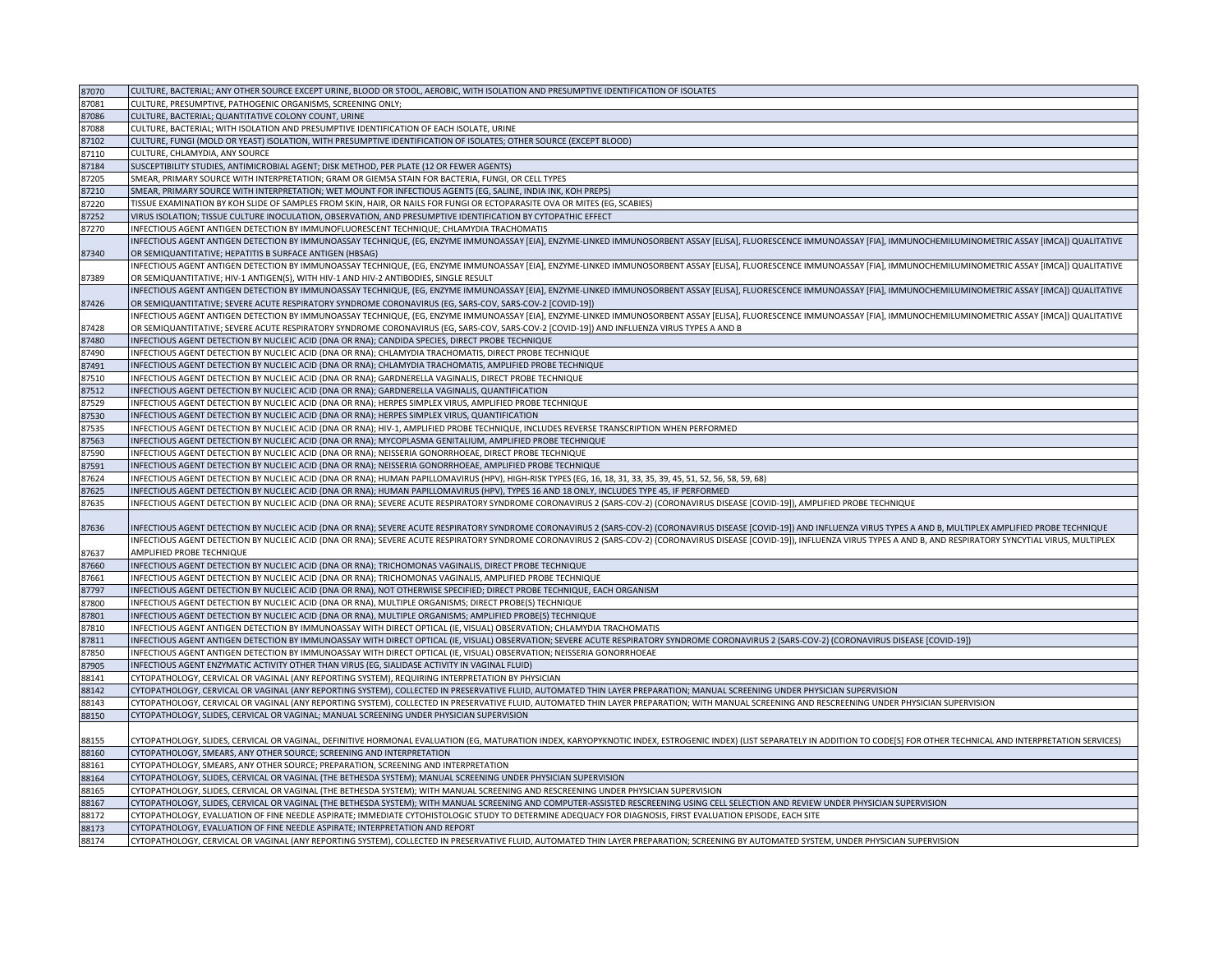|              | CYTOPATHOLOGY, CERVICAL OR VAGINAL (ANY REPORTING SYSTEM), COLLECTED IN PRESERVATIVE FLUID, AUTOMATED THIN LAYER PREPARATION; WITH SCREENING BY AUTOMATED SYSTEM AND MANUAL RESCREENING OR REVIEW, UNDER PHYSICIAN                                                                                                                                                                                                 |
|--------------|--------------------------------------------------------------------------------------------------------------------------------------------------------------------------------------------------------------------------------------------------------------------------------------------------------------------------------------------------------------------------------------------------------------------|
| 88175        | <b>SUPERVISION</b>                                                                                                                                                                                                                                                                                                                                                                                                 |
|              | LEVEL IV - SURGICAL PATHOLOGY, GROSS AND MICROSCOPIC EXAMINATION ABORTION - SPONTANEOUS/MISSED ARTERY, BIOPSY BONE MARROW, BIOPSY BONE EXOSTOSIS BRAIN/MENINGES, OTHER THAN FOR TUMOR RESECTION BREAST, BIOPSY, NOT REQUIRING                                                                                                                                                                                      |
| 88305        | MICROSCOPIC EVALUATION OF SURGICA                                                                                                                                                                                                                                                                                                                                                                                  |
|              | LEVEL V - SURGICAL PATHOLOGY, GROSS AND MICROSCOPIC EXAMINATION ADRENAL, RESECTION BONE - BIOPSY/CURETTINGS BONE FRAGMENT(S), PATHOLOGIC FRACTURE BRAIN, BIOPSY BRAIN/MENINGES, TUMOR RESECTION BREAST, EXCISION OF LESION,                                                                                                                                                                                        |
| 88307        | REQUIRING MICROSCOPIC EVALUATION OF                                                                                                                                                                                                                                                                                                                                                                                |
| 99000        | HANDLING AND/OR CONVEYANCE OF SPECIMEN FOR TRANSFER FROM THE OFFICE TO A LABORATORY                                                                                                                                                                                                                                                                                                                                |
| 4760         | NONINVASIVE EAR OR PULSE OXIMETRY FOR OXYGEN SATURATION; SINGLE DETERMINATION                                                                                                                                                                                                                                                                                                                                      |
| J0001        | CDC 2019 NOVEL CORONAVIRUS (2019-NCOV) REAL-TIME RT-PCR DIAGNOSTIC PANEL                                                                                                                                                                                                                                                                                                                                           |
| J0002        | 2019-NCOV CORONAVIRUS, SARS-COV-2/2019-NCOV (COVID-19), ANY TECHNIQUE, MULTIPLE TYPES OR SUBTYPES (INCLUDES ALL TARGETS), NON-CDC                                                                                                                                                                                                                                                                                  |
|              | INFECTIOUS AGENT DETECTION BY NUCLEIC ACID (DNA OR RNA); SEVERE ACUTE RESPIRATORY SYNDROME CORONAVIRUS 2 (SARS-COV-2) (CORONAVIRUS DISEASE [COVID-19]), AMPLIFIED PROBE TECHNIQUE, MAKING USE OF HIGH THROUGHPUT TECHNOLOGIES<br>DESCRIBED BY CMS-2020-01-R                                                                                                                                                        |
| J0003        |                                                                                                                                                                                                                                                                                                                                                                                                                    |
| U0004        | 2019-NCOV CORONAVIRUS, SARS-COV-2/2019-NCOV (COVID-19), ANY TECHNIQUE, MULTIPLE TYPES OR SUBTYPES (INCLUDES ALL TARGETS), NON-CDC, MAKING USE OF HIGH THROUGHPUT TECHNOLOGIES AS DESCRIBED BY CMS-2020-01-R                                                                                                                                                                                                        |
| U0005        | INFECTIOUS AGENT DETECTION BY NUCLEIC ACID (DNA OR RNA); SEVERE ACUTE RESPIRATORY SYNDROME CORONAVIRUS 2 (SARS-COV-2) (CORONAVIRUS DISEASE [COVID-19]), AMPLIFIED PROBE TECHNIQUE, CDC OR NON-CDC, MAKING USE OF HIGH THROUGHP<br>TECHNOLOGIES, COMPLETED WITHIN 2 CALENDAR DAYS FROM DATE OF SPECIMEN COLLECTION (LIST SEPARATELY IN ADDITION TO EITHER HCPCS CODE U0003 OR U0004) AS DESCRIBED BY CMS-2020-01-R2 |
|              | Anesthesia                                                                                                                                                                                                                                                                                                                                                                                                         |
| 00400        | ANESTHESIA FOR PROCEDURES ON THE INTEGUMENTARY SYSTEM ON THE EXTREMITIES, ANTERIOR TRUNK AND PERINEUM; NOT OTHERWISE SPECIFIED                                                                                                                                                                                                                                                                                     |
| 00851        | ANESTHESIA FOR INTRAPERITONEAL PROCEDURES IN LOWER ABDOMEN INCLUDING LAPAROSCOPY; TUBAL LIGATION/TRANSECTION                                                                                                                                                                                                                                                                                                       |
| 00940        | ANESTHESIA FOR VAGINAL PROCEDURES (INCLUDING BIOPSY OF LABIA, VAGINA, CERVIX OR ENDOMETRIUM); NOT OTHERWISE SPECIFIED                                                                                                                                                                                                                                                                                              |
|              |                                                                                                                                                                                                                                                                                                                                                                                                                    |
| 19000        | <b>Surgical Procedures</b>                                                                                                                                                                                                                                                                                                                                                                                         |
|              | PUNCTURE ASPIRATION OF CYST OF BREAST;                                                                                                                                                                                                                                                                                                                                                                             |
| 19081        | BIOPSY, BREAST, WITH PLACEMENT OF BREAST LOCALIZATION DEVICE(S) (EG, CLIP, METALLIC PELLET), WHEN PERFORMED, AND IMAGING OF THE BIOPSY SPECIMEN, WHEN PERFORMED, PERCUTANEOUS; FIRST LESION, INCLUDING STEREOTACTIC GUIDANCE                                                                                                                                                                                       |
|              | BIOPSY, BREAST, WITH PLACEMENT OF BREAST LOCALIZATION DEVICE(S) (EG, CLIP, METALLIC PELLET), WHEN PERFORMED, AND IMAGING OF THE BIOPSY SPECIMEN, WHEN PERFORMED, PERCUTANEOUS; EACH ADDITIONAL LESION, INCLUDING STEREOTACTIC                                                                                                                                                                                      |
| 19082        | GUIDANCE (LIST SEPARATELY IN ADDI                                                                                                                                                                                                                                                                                                                                                                                  |
|              |                                                                                                                                                                                                                                                                                                                                                                                                                    |
| 19083        | BIOPSY, BREAST, WITH PLACEMENT OF BREAST LOCALIZATION DEVICE(S) (EG, CLIP, METALLIC PELLET), WHEN PERFORMED, AND IMAGING OF THE BIOPSY SPECIMEN, WHEN PERFORMED, PERCUTANEOUS; FIRST LESION, INCLUDING ULTRASOUND GUIDANCE                                                                                                                                                                                         |
|              | BIOPSY, BREAST, WITH PLACEMENT OF BREAST LOCALIZATION DEVICE(S) (EG, CLIP, METALLIC PELLET), WHEN PERFORMED, AND IMAGING OF THE BIOPSY SPECIMEN, WHEN PERFORMED, PERCUTANEOUS; EACH ADDITIONAL LESION, INCLUDING ULTRASOUND                                                                                                                                                                                        |
| 19084        | GUIDANCE (LIST SEPARATELY IN ADDITI                                                                                                                                                                                                                                                                                                                                                                                |
| 19100        | BIOPSY OF BREAST; PERCUTANEOUS, NEEDLE CORE, NOT USING IMAGING GUIDANCE (SEPARATE PROCEDURE)                                                                                                                                                                                                                                                                                                                       |
| 19101        | BIOPSY OF BREAST; OPEN, INCISIONAL                                                                                                                                                                                                                                                                                                                                                                                 |
| 19120        | EXCISION OF CYST, FIBROADENOMA, OR OTHER BENIGN OR MALIGNANT TUMOR, ABERRANT BREAST TISSUE, DUCT LESION, NIPPLE OR AREOLAR LESION (EXCEPT 19300), OPEN, MALE OR FEMALE, 1 OR MORE LESIONS                                                                                                                                                                                                                          |
| 19125        | EXCISION OF BREAST LESION IDENTIFIED BY PREOPERATIVE PLACEMENT OF RADIOLOGICAL MARKER, OPEN; SINGLE LESION<br>EXCISION OF BREAST LESION IDENTIFIED BY PREOPERATIVE PLACEMENT OF RADIOLOGICAL MARKER, OPEN; EACH ADDITIONAL LESION SEPARATELY IDENTIFIED BY A PREOPERATIVE RADIOLOGICAL MARKER (LIST SEPARATELY IN ADDITION TO CODE FOR PRIMA                                                                       |
| 19126        | PROCEDURE)                                                                                                                                                                                                                                                                                                                                                                                                         |
| 19281        | PLACEMENT OF BREAST LOCALIZATION DEVICE(S) (EG, CLIP, METALLIC PELLET, WIRE/NEEDLE, RADIOACTIVE SEEDS), PERCUTANEOUS; FIRST LESION, INCLUDING MAMMOGRAPHIC GUIDANCE                                                                                                                                                                                                                                                |
|              | PLACEMENT OF BREAST LOCALIZATION DEVICE(S) (EG, CLIP, METALLIC PELLET, WIRE/NEEDLE, RADIOACTIVE SEEDS), PERCUTANEOUS; EACH ADDITIONAL LESION, INCLUDING MAMMOGRAPHIC GUIDANCE (LIST SEPARATELY IN ADDITION TO CODE FOR PRIMARY                                                                                                                                                                                     |
| 19282        | <b>PROCEDURE</b>                                                                                                                                                                                                                                                                                                                                                                                                   |
| 19283        | PLACEMENT OF BREAST LOCALIZATION DEVICE(S) (EG, CLIP, METALLIC PELLET, WIRE/NEEDLE, RADIOACTIVE SEEDS), PERCUTANEOUS; FIRST LESION, INCLUDING STEREOTACTIC GUIDANCE                                                                                                                                                                                                                                                |
|              | PLACEMENT OF BREAST LOCALIZATION DEVICE(S) (EG, CLIP, METALLIC PELLET, WIRE/NEEDLE, RADIOACTIVE SEEDS), PERCUTANEOUS; EACH ADDITIONAL LESION, INCLUDING STEREOTACTIC GUIDANCE (LIST SEPARATELY IN ADDITION TO CODE FOR PRIMARY                                                                                                                                                                                     |
| 19284        | PROCEDURE)                                                                                                                                                                                                                                                                                                                                                                                                         |
| 19285        | PLACEMENT OF BREAST LOCALIZATION DEVICE(S) (EG, CLIP, METALLIC PELLET, WIRE/NEEDLE, RADIOACTIVE SEEDS), PERCUTANEOUS; FIRST LESION, INCLUDING ULTRASOUND GUIDANCE                                                                                                                                                                                                                                                  |
|              | PLACEMENT OF BREAST LOCALIZATION DEVICE(S) (EG, CLIP, METALLIC PELLET, WIRE/NEEDLE, RADIOACTIVE SEEDS), PERCUTANEOUS; EACH ADDITIONAL LESION, INCLUDING ULTRASOUND GUIDANCE (LIST SEPARATELY IN ADDITION TO CODE FOR PRIMARY                                                                                                                                                                                       |
| 19286        | PROCEDURE)                                                                                                                                                                                                                                                                                                                                                                                                         |
| 55250        | VASECTOMY, UNILATERAL OR BILATERAL (SEPARATE PROCEDURE), INCLUDING POSTOPERATIVE SEMEN EXAMINATION(S)                                                                                                                                                                                                                                                                                                              |
| 6405<br>6420 | INCISION AND DRAINAGE OF VULVA OR PERINEAL ABSCESS<br>INCISION AND DRAINAGE OF BARTHOLIN'S GLAND ABSCESS                                                                                                                                                                                                                                                                                                           |
| 56501        | DESTRUCTION OF LESION(S), VULVA; SIMPLE (EG, LASER SURGERY, ELECTROSURGERY, CRYOSURGERY, CHEMOSURGERY)                                                                                                                                                                                                                                                                                                             |
| 56515        | DESTRUCTION OF LESION(S), VULVA; EXTENSIVE (EG, LASER SURGERY, ELECTROSURGERY, CRYOSURGERY, CHEMOSURGERY)                                                                                                                                                                                                                                                                                                          |
| 56605        | BIOPSY OF VULVA OR PERINEUM (SEPARATE PROCEDURE); 1 LESION                                                                                                                                                                                                                                                                                                                                                         |
| 6606         | BIOPSY OF VULVA OR PERINEUM (SEPARATE PROCEDURE); EACH SEPARATE ADDITIONAL LESION (LIST SEPARATELY IN ADDITION TO CODE FOR PRIMARY PROCEDURE)                                                                                                                                                                                                                                                                      |
| 56820        | COLPOSCOPY OF THE VULVA;                                                                                                                                                                                                                                                                                                                                                                                           |
| 57023        | INCISION AND DRAINAGE OF VAGINAL HEMATOMA; NON-OBSTETRICAL (EG, POST-TRAUMA, SPONTANEOUS BLEEDING)                                                                                                                                                                                                                                                                                                                 |
| 57061        | DESTRUCTION OF VAGINAL LESION(S); SIMPLE (EG, LASER SURGERY, ELECTROSURGERY, CRYOSURGERY, CHEMOSURGERY)                                                                                                                                                                                                                                                                                                            |
| 7100         | BIOPSY OF VAGINAL MUCOSA; SIMPLE (SEPARATE PROCEDURE)                                                                                                                                                                                                                                                                                                                                                              |
| 57421        | COLPOSCOPY OF THE ENTIRE VAGINA, WITH CERVIX IF PRESENT; WITH BIOPSY(S) OF VAGINA/CERVIX                                                                                                                                                                                                                                                                                                                           |
| 58340        | CATHETERIZATION AND INTRODUCTION OF SALINE OR CONTRAST MATERIAL FOR SALINE INFUSION SONOHYSTEROGRAPHY (SIS) OR HYSTEROSALPINGOGRAPHY                                                                                                                                                                                                                                                                               |
| 58600        | LIGATION OR TRANSECTION OF FALLOPIAN TUBE(S), ABDOMINAL OR VAGINAL APPROACH, UNILATERAL OR BILATERAL                                                                                                                                                                                                                                                                                                               |
| 58611        | LIGATION OR TRANSECTION OF FALLOPIAN TUBE(S) WHEN DONE AT THE TIME OF CESAREAN DELIVERY OR INTRA-ABDOMINAL SURGERY (NOT A SEPARATE PROCEDURE) (LIST SEPARATELY IN ADDITION TO CODE FOR PRIMARY PROCEDURE)                                                                                                                                                                                                          |